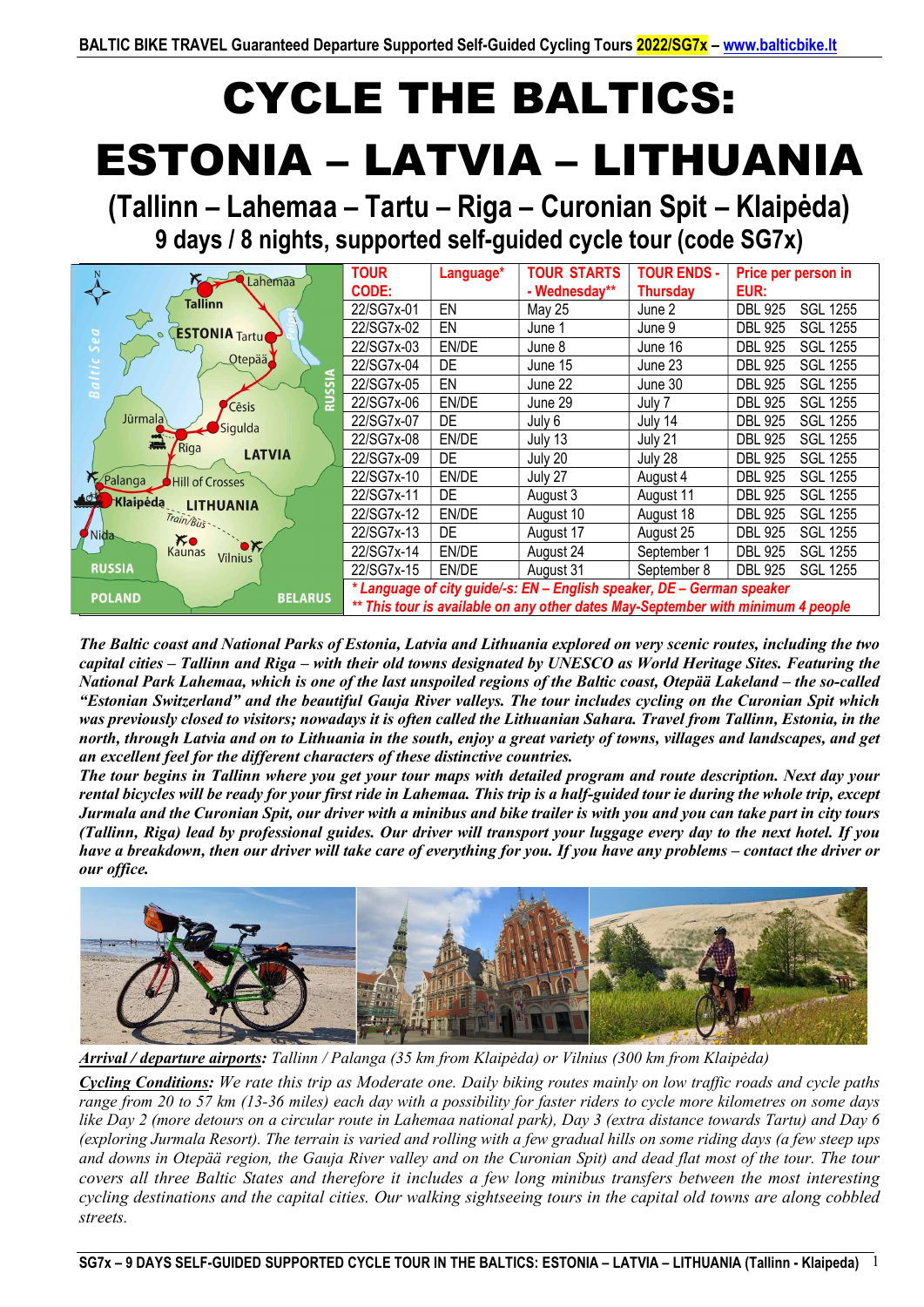# TOUR ITINERARY

(cycling  $\sim$ 288 km/ $\sim$ 180 miles, by coach/minibus  $\sim$ 835 km/522 mi., by boat 50 km/2 hours)

# Day 1 Wednesday: medieval Tallinn, Estonia.

Arrive in Tallinn. Individual transfer to the hotel (not included) where you get your tour maps with detailed program and route description. Check-in at the hotel. 6:00 pm (18:00) you can join in a guided tour of Tallinn. OVERNIGHT: Tallinn; HOTEL: HESTIA ILMARINE\*\*\*\* or similar

# Day 2 Thursday: National Park Lahemaa, Estonia (cycling ~59 km/37 miles, by minibus ~100 km)

10:00 a.m. meet your minibus driver. After a short transfer you'll begin your first bicycle trip through National Park Lahemaa which is one of the last unspoiled regions of the Baltic coast. The National park is a nature lover's paradise. There are dense woods, marshes, lakes and waterfalls to discover. If you prefer wildlife to landscape, you can see moose, wild boars and over 220 bird species. Check-in and optional dinner at the hotel. OVERNIGHT: Vihula; HOTEL: VIHULA MANOR\*\*\*\* or similar

# Day 3 Friday: Along the Russian border & Lake Peipsi to TARTU, Estonia (cycling ~50 km/31 miles, by minibus ~160 km)

Morning transfer by bus to Mustvee where you'll begin a pleasant bicycle trip along Peipsi Lake shore to Varnja. Peipsi is 4th largest lake in Europe, divided in two by the Russian border. En route, you'll pass many fishing villages. You reach your hotel after a bus transfer to Tartu, a famous, historic university town (the university was founded in 1632). Check-in and optional dinner at the hotel.OVERNIGHT: Tartu; HOTEL: DORPAT\*\*\* or similar

# Day 4 Saturday: OTEPÄÄ ("Estonian Switzerland") & SIGULDA, Latvia (cycling ~28 km/18 miles, by minibus ~235 km)

After a short bus transfer to Otepää, a beautiful place with many lakes, start your cycling through the so-called "Estonian Switzerland" and begin to appreciate your surroundings. Finish your cycling for the day in Sangaste which is famous for its 19th century romantic castle built in the style of Windsor Palace. Transfer into Latvia where your destination is Sigulda, in the Gauja River Valley, which is the most popular resort in Latvia. En route stop in Cesis where you can visit the medieval old town. Check-in and optional dinner at the hotel.OVERNIGHT: Sigulda; HOTEL: SIGULDA\*\*\* or similar

# Day 5 Sunday: GAUJA National Park & RIGA, Latvia (cycling ~17 km/11 miles, by minibus ~50 km)

Cycling through Gauja National Park, en route enjoy spectacular views of Gauja River valleys with the Gutmana Cave and ruins of 13thC Crusaders Castle in Sigulda and Turaida Castle. Afternoon transfer to Riga, the Latvian capital, where a guided tour of the charming Old Town awaits. After check-in at the hotel exploring the medieval Hanseatic town famous for its Art Nouveau buildings.OVERNIGHT: Riga; HOTEL: HESTIA JUGEND \*\*\*\* or similar

#### Day 6 Monday: RIGA & JURMALA Seaside resort, Latvia (cycling ~35 km/22 miles, by train ~25 km)

Today is free to explore Riga on your own and take a cycle ride on a bicycle path to Jurmala, a renowned Latvian seaside resort well known for its long, white, sand beaches, mineral waters and mud with healing properties. We recommend that you take the opportunity to bath in the sea and try cycling along the beach – its well worth it! In the evening take a local train back to Riga (30 min; not included).

OVERNIGHT: Riga; HOTEL: HESTIA JUGEND \*\*\*\* or similar

#### Day 7 Tuesday: Hill of Crosses & Lithuanian Seaside Cycle Route (cycling ~42 km/29 miles or 32 km/20 miles, by minibus ~290 km)

Transfer by minibus to Lithuanian Seaside. En-route stop at the Hill of Crosses, the unforgettable sight of thousands of crosses on two small hills. Begin your cycle ride to Klaipėda on a beautiful bicycle path, which lies along the Baltic Coast in the Seaside Regional Park. En route pass Palanga, the well-known Lithuanian seaside resort. Enjoy a break here; perhaps visit the renowned Botanical Park, Amber Museum and the 470m pier heading out into the Baltic Sea. Check-in and optional dinner at the hotel.

OVERNIGHT: Klaipėda; HOTEL: OLD MILL\*\*\* or similar

#### Day 8 Wednesday: CURONIAN SPIT & the Hill of Witches, Lithuania (cycling ~57 km/36 miles, by minibus or boat ~50 km)

After breakfast you cross the lagoon by ferry (not included) and start cycling on an asphalt bike path which takes you along the Curonian Spit to Nida, the most beautiful resort in Lithuania famous for impressive sand dunes, the Amber Gallery, etc. En route you can visit the Hill of Witches which houses almost a hundred whimsical wooden sculptures about Lithuanian legends scattered along a forest path. Or, if you prefer, watch a colony of grey herons and cormorants, explore the "Dead" sand dunes on foot, swim in the Baltic Sea or, simply relax, & take in the sun on golden beaches. Take a boat (2 hours) or minibus transfer back to Klaipėda and optional dinner at the hotel.

OVERNIGHT: Klaipėda; HOTEL: OLD MILL\*\*\* or similar

#### Day 9 Thursday: KLAIPĖDA, Lithuania

Individual departure after breakfast. You can extend your stay in Lithuania; please ask for details.